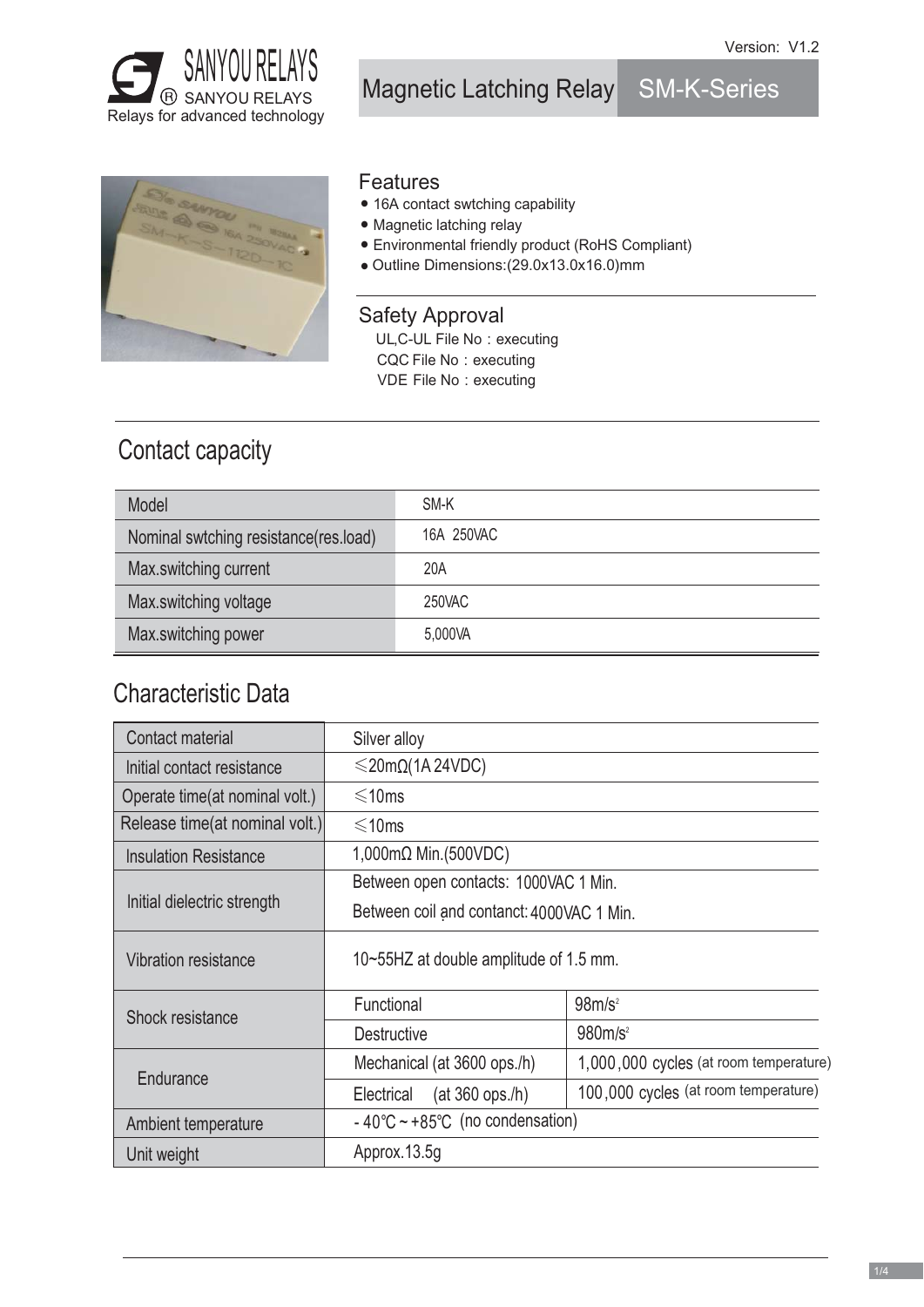## Coil Data (at 20℃)

### Single coil(0.4W)

| Nonminal voltage<br>(VDC) | Coil resistance<br>Pulse duration<br>$\pm 10\%$ ( $\Omega$ )<br>ms |      | Operate voltage<br>(Max) | Release voltage<br>(Max) |  |  |
|---------------------------|--------------------------------------------------------------------|------|--------------------------|--------------------------|--|--|
| 3                         | $\geq 50$                                                          | 22.5 |                          |                          |  |  |
| 5                         | $\geq 50$                                                          | 62.5 |                          |                          |  |  |
| 6                         | $\geq 50$                                                          | 90   | 80% of nominal           | 80% of nominal           |  |  |
| 9                         | $\geq 50$                                                          |      | voltage                  | voltage                  |  |  |
| 12                        | $\geq 50$                                                          | 360  |                          |                          |  |  |
| 24                        | $\geq 50$                                                          | 1440 |                          |                          |  |  |

#### Dual coils(0.6W)

| Nonminal voltage<br>(VDC) | Pulse duration<br>ms | $\pm 10\%$ ( $\Omega$ ) | Coil resistance | Operate voltage<br>(Max) | Release voltage<br>(Max) |
|---------------------------|----------------------|-------------------------|-----------------|--------------------------|--------------------------|
| 3                         | $\geq 50$            | 15                      | 15              |                          |                          |
| 5                         | $\geq 50$            | 42                      | 42              | 80% of nominal           | 80% of nominal           |
| 6                         | $\geq 50$            | 60                      | 60              |                          |                          |
| 9                         | $\geq 50$            | 135<br>135              |                 | voltage                  | voltage                  |
| 12                        | $\geq 50$            | 240                     | 240             |                          |                          |
| 24                        | $\geq 50$            | 886                     | 886             |                          |                          |

### Safety Approval Ratings (Note: More detail of approval ratings, please refer to the safety certification)

| Approval                       | VDE       | UL         | CQC        |
|--------------------------------|-----------|------------|------------|
| File No.                       | executing | executing  | executing  |
| Approved ratings<br>16A 250VAC |           | 16A 250VAC | 16A 250VAC |

(1) The above-mentioned unspecified temperature ratings, means that the ambient temperature is room temperature.

(2) Only some typical ratings are listed above. Each rating's test condition is different, so the electrical endurance will be different. If more details are required, please contact us.

(3) For sealed type testing, please open the ventilation hole of case before test.

## Ordering lnformation

| Nomenclature |                          |  |      |            |                                                                                                                                                                                                                                                                                                          |  |  |                                                                                          |                                                                                                                                |
|--------------|--------------------------|--|------|------------|----------------------------------------------------------------------------------------------------------------------------------------------------------------------------------------------------------------------------------------------------------------------------------------------------------|--|--|------------------------------------------------------------------------------------------|--------------------------------------------------------------------------------------------------------------------------------|
| SM-Kl-S      | $\overline{2}$<br>D<br>M |  | -1Cl | $-R$ $-XX$ | Special Parameter: Nil-Standard tupe, Letter or number-Special requirement<br>Polarity: R-reverse polarity, Nil-positive polarity<br>Coil Type: 1C-Single coil, 2C-Dual coils<br>Contact Material : Nil-AgSnO <sub>2</sub> , 2-AgSnO <sub>2</sub> & AgNi<br>Contact Form: Nil-Foem C, M-Form A, B-Form B |  |  |                                                                                          |                                                                                                                                |
|              |                          |  |      |            |                                                                                                                                                                                                                                                                                                          |  |  | Coil Power:D-0.4W(Single coil);0.6W(Dual coils)<br>Coil Voltage (VDC): 03,05,06,09,12,24 |                                                                                                                                |
|              |                          |  |      |            |                                                                                                                                                                                                                                                                                                          |  |  |                                                                                          | Number of Poles: 1-1 Pole<br>Protective Construction: S-Flux proofed, SH-Sealed type washable<br><b>Type Designation: SM-K</b> |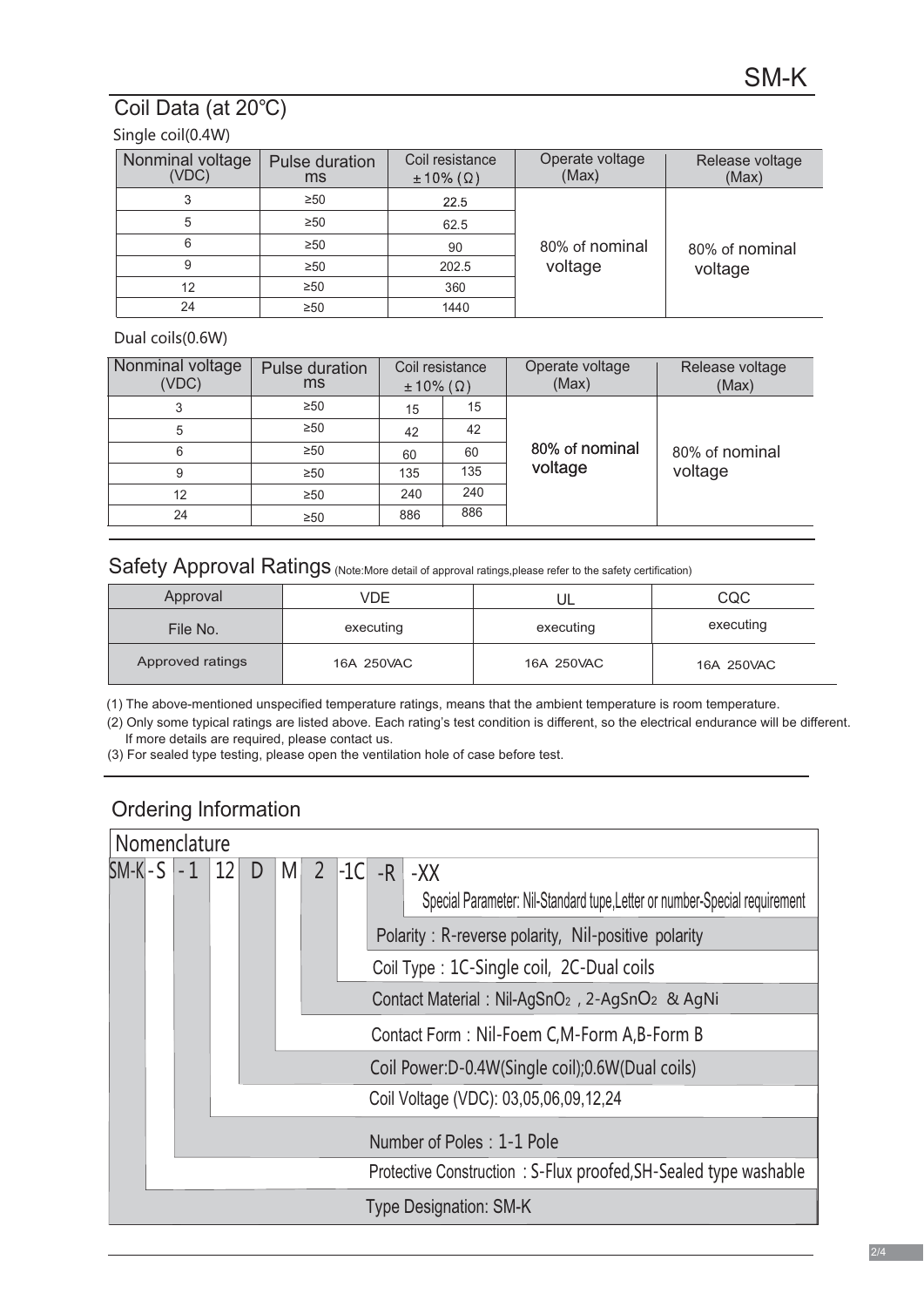